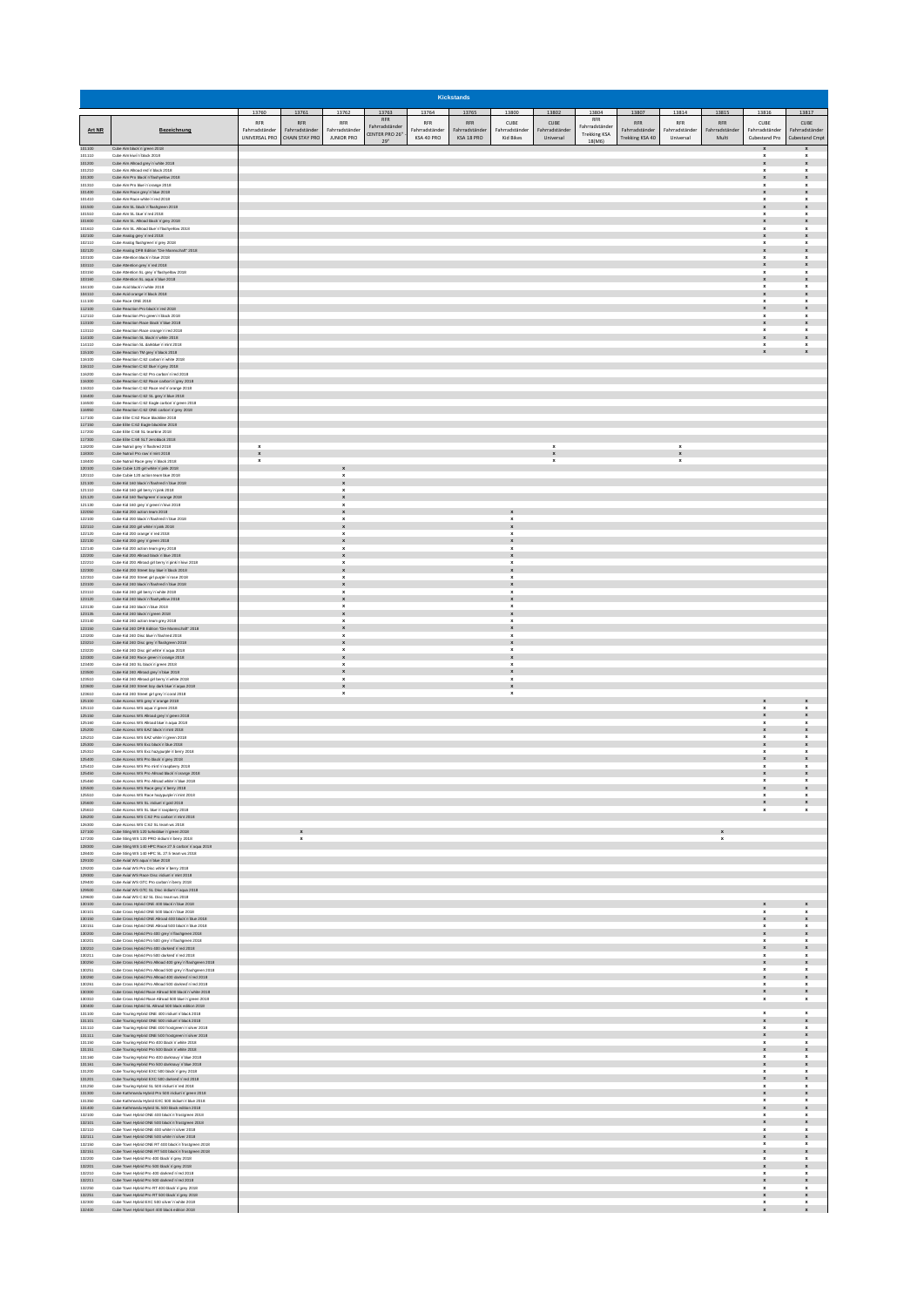| 132401                                                                                                                                                                                                                                                                                                                                                                                                                                                                   | Cube Town Hybrid Sport 500 black edition 2018                                                                    |
|--------------------------------------------------------------------------------------------------------------------------------------------------------------------------------------------------------------------------------------------------------------------------------------------------------------------------------------------------------------------------------------------------------------------------------------------------------------------------|------------------------------------------------------------------------------------------------------------------|
| 132450<br>132451                                                                                                                                                                                                                                                                                                                                                                                                                                                         | Cube Town Hybrid Sport Pro 400 grey'n'copper 2018<br>Cube Town Hybrid Sport Pro 500 grey'n'copper 2018           |
| 132500                                                                                                                                                                                                                                                                                                                                                                                                                                                                   | Cube Elly Ride Hybrid 400 aqua 'n'orange 2018                                                                    |
| 132501                                                                                                                                                                                                                                                                                                                                                                                                                                                                   | Cube Elly Ride Hybrid 500 aqua'n'orange 2018                                                                     |
| 132510<br>132511                                                                                                                                                                                                                                                                                                                                                                                                                                                         | Cube Elly Ride Hybrid 400 green'n black 2018<br>Cube Elly Ride Hybrid 500 green'n black 2018                     |
| 132600                                                                                                                                                                                                                                                                                                                                                                                                                                                                   | Cube Elly Cruise Hybrid 400 pistachio'n blue 2018                                                                |
| 132601                                                                                                                                                                                                                                                                                                                                                                                                                                                                   | Cube Elly Cruise Hybrid 500 pistachio'n blue 2018                                                                |
| 132610<br>132611                                                                                                                                                                                                                                                                                                                                                                                                                                                         | Cube Elly Cruise Hybrid 400 red'n'mint 2018<br>Cube Elly Cruise Hybrid 500 red'n'mint 2018                       |
| 133100                                                                                                                                                                                                                                                                                                                                                                                                                                                                   | Cube Acid Hybrid ONE 400 29 black in white 2018                                                                  |
| 133101<br>133102                                                                                                                                                                                                                                                                                                                                                                                                                                                         | Cube Acid Hybrid ONE 500 29 black in white 2018<br>Cube Acid Hybrid ONE 300 29 black'n'white 2018                |
| 133109                                                                                                                                                                                                                                                                                                                                                                                                                                                                   | Cube Acid Hybrid ONE 300 29 green 'n black 2018                                                                  |
| 133110                                                                                                                                                                                                                                                                                                                                                                                                                                                                   | Cube Acid Hybrid ONE 400 29 green 'n black 2018                                                                  |
| 133111<br>133150                                                                                                                                                                                                                                                                                                                                                                                                                                                         | Cube Acid Hybrid ONE 500 29 green 'n 'black 2018<br>Cube Acid Hybrid ONE Allroad 400 29 black'n'white 2018       |
| 133151                                                                                                                                                                                                                                                                                                                                                                                                                                                                   | Cube Acid Hybrid ONE Alroad 500 29 black'n'white 2018                                                            |
| 134050                                                                                                                                                                                                                                                                                                                                                                                                                                                                   | Cube Reaction Hybrid ONE 400 black'n'red 2018                                                                    |
| 134051<br>134060                                                                                                                                                                                                                                                                                                                                                                                                                                                         | Cube Reaction Hybrid ONE 500 black'n'red 2018<br>Cube Reaction Hybrid ONE 400 reefblue'n blue 2018               |
| 134061                                                                                                                                                                                                                                                                                                                                                                                                                                                                   | Cube Reaction Hybrid ONE 500 reefblue'n blue 2018                                                                |
| 134100                                                                                                                                                                                                                                                                                                                                                                                                                                                                   | Cube Reaction Hybrid Pro 400 black in grey 2018                                                                  |
| 134101<br>134110                                                                                                                                                                                                                                                                                                                                                                                                                                                         | Cube Reaction Hybrid Pro 500 black in grey 2018                                                                  |
| 134111                                                                                                                                                                                                                                                                                                                                                                                                                                                                   | Cube Reaction Hybrid Pro 400 indium'n'green 2018<br>Cube Reaction Hybrid Pro 500 indium'n'green 2018             |
| 134120                                                                                                                                                                                                                                                                                                                                                                                                                                                                   | Cube Reaction Hybrid Pro Allroad 400 black'n'grey 2018                                                           |
| 134121<br>134150                                                                                                                                                                                                                                                                                                                                                                                                                                                         | Cube Reaction Hybrid Pro Allroad 500 black'n'grey 2018<br>Cube Reaction Hybrid Race 500 black'n blue 2018        |
| 134160                                                                                                                                                                                                                                                                                                                                                                                                                                                                   | Cube Reaction Hybrid Race 500 red in black 2018                                                                  |
| 134200                                                                                                                                                                                                                                                                                                                                                                                                                                                                   | Cube Reaction Hybrid SL 500 black edition 2018                                                                   |
| 134210<br>134230                                                                                                                                                                                                                                                                                                                                                                                                                                                         | Cube Reaction Hybrid SL 500 indium'n blue 2018<br>Cube Reaction Hybrid EXC 500 black'n'grey 2018                 |
| 134250                                                                                                                                                                                                                                                                                                                                                                                                                                                                   | Cube Reaction Hybrid SLT 500 grey'n'green 2018                                                                   |
| 134260                                                                                                                                                                                                                                                                                                                                                                                                                                                                   | Cube Reaction Hybrid SLT 500 blue'n'orange 2018                                                                  |
| 134400<br>134410                                                                                                                                                                                                                                                                                                                                                                                                                                                         | Cube Elite Hybrid C:62 SL 500 29 black'n'white 2018<br>Cube Elite Hybrid C:62 SLT 500 29 zeroblack 2018          |
| 135050                                                                                                                                                                                                                                                                                                                                                                                                                                                                   | Cube Stereo Hybrid 120 ONE 500 indium'n'red 2018                                                                 |
| 135100                                                                                                                                                                                                                                                                                                                                                                                                                                                                   | Cube Stereo Hybrid 120 Pro 500 black 'n white 2018                                                               |
| 135110<br>135200                                                                                                                                                                                                                                                                                                                                                                                                                                                         | Cube Stereo Hybrid 120 Pro 500 black 'n 'red 2018<br>Cube Stereo Hybrid 120 EXC 500 black'n blue 2018            |
| 135210                                                                                                                                                                                                                                                                                                                                                                                                                                                                   | Cube Stereo Hybrid 120 EXC 500 green'n leaf green 2018                                                           |
| 135250                                                                                                                                                                                                                                                                                                                                                                                                                                                                   | Cube Stereo Hybrid 120 HPC Race 500 black'n'grey 2018                                                            |
| 135260<br>135300                                                                                                                                                                                                                                                                                                                                                                                                                                                         | Cube Stereo Hybrid 120 HPC Race 500 iridium'n blue 2018<br>Cube Stereo Hybrid 120 HPC SL 500 black'n'green 2018  |
| 135400                                                                                                                                                                                                                                                                                                                                                                                                                                                                   | Cube Stereo Hybrid 120 HPC SLT 500 zeroblack 2018                                                                |
| 136100                                                                                                                                                                                                                                                                                                                                                                                                                                                                   | Cube Stereo Hybrid 140 Pro 500 27.5 black'n'arey 2018<br>Cube Stereo Hybrid 140 Pro 500 27.5 blue 'n 'green 2018 |
| 136110<br>136200                                                                                                                                                                                                                                                                                                                                                                                                                                                         | Cube Stereo Hybrid 140 Race 500 27.5 black'n'green 2018                                                          |
| 136210                                                                                                                                                                                                                                                                                                                                                                                                                                                                   | Cube Stereo Hybrid 140 Race 500 27.5 red n'orange 2018                                                           |
| 136300<br>136400                                                                                                                                                                                                                                                                                                                                                                                                                                                         | Cube Stereo Hybrid 140 SL 500 27.5 black'n blue 2018<br>Cube Stereo Hybrid 140 TM 500 27.5 black'n'orange 2018   |
| 137100                                                                                                                                                                                                                                                                                                                                                                                                                                                                   | Cube Stereo Hybrid 160 Race 500 27.5 metal n'grey 2018                                                           |
| 137200                                                                                                                                                                                                                                                                                                                                                                                                                                                                   | Cube Stereo Hybrid 160 SL 500 27.5 black'n'grey 2018                                                             |
| 137300                                                                                                                                                                                                                                                                                                                                                                                                                                                                   | Cube Stereo Hybrid 160 Action Team 500 27.5 actionteam 2018                                                      |
| 138050<br>138051                                                                                                                                                                                                                                                                                                                                                                                                                                                         | Cube Access Hybrid ONE 400 black 'n'aqua 2018<br>Cube Access Hybrid ONE 500 black 'n agua 2018                   |
| 138100                                                                                                                                                                                                                                                                                                                                                                                                                                                                   | Cube Access Hybrid Pro 400 black'n berry 2018                                                                    |
| 138101                                                                                                                                                                                                                                                                                                                                                                                                                                                                   | Cube Access Hybrid Pro 500 black'n berry 2018<br>Cube Access Hybrid Pro 400 white'n blue 2018                    |
| 138110<br>138111                                                                                                                                                                                                                                                                                                                                                                                                                                                         | Cube Access Hybrid Pro 500 white'n blue 2018                                                                     |
| 138150                                                                                                                                                                                                                                                                                                                                                                                                                                                                   | Cube Access Hybrid Pro Alroad 400 black'n berry 2018                                                             |
| 138151                                                                                                                                                                                                                                                                                                                                                                                                                                                                   | Cube Access Hybrid Pro Alroad 500 black'n berry 2018                                                             |
| 138200<br>138210                                                                                                                                                                                                                                                                                                                                                                                                                                                         | Cube Access Hybrid Race 500 black'n'mint 2018<br>Cube Access Hybrid Race 500 turquoise'n 'raspberry 2018         |
| 138300                                                                                                                                                                                                                                                                                                                                                                                                                                                                   | Cube Access Hybrid SL 500 indium'n'gold 2018                                                                     |
| 138310                                                                                                                                                                                                                                                                                                                                                                                                                                                                   | Cube Access Hybrid SL 500 black'n'mint 2018                                                                      |
| 138350<br>138400                                                                                                                                                                                                                                                                                                                                                                                                                                                         | Cube Access Hybrid SLT 500 team ws 2018<br>Cube Sting Hybrid 120 Race ONE 500 27.5 indium'n'mint 2018            |
| 138450                                                                                                                                                                                                                                                                                                                                                                                                                                                                   | Cube Sting Hybrid 120 HPC SL 500 carbon'n'gold 2018                                                              |
| 138500                                                                                                                                                                                                                                                                                                                                                                                                                                                                   | Cube Sting Hybrid 140 Race 500 27.5 black'n berry 2018                                                           |
| 138550<br>138950                                                                                                                                                                                                                                                                                                                                                                                                                                                         | Cube Sting Hybrid 140 SL 500 27.5 team ws 2018<br>Cube Nutrail Hybrid 500 iridium'n'red 2018                     |
| 139050                                                                                                                                                                                                                                                                                                                                                                                                                                                                   | Cube Agree Hybrid C:62 SL Disc white'n black 2018                                                                |
| 139150                                                                                                                                                                                                                                                                                                                                                                                                                                                                   | Cube Agree Hybrid C:62 SLT Disc black edition 2018                                                               |
| 145100<br>145150                                                                                                                                                                                                                                                                                                                                                                                                                                                         | Cube Nature iridium'n'blue 2018<br>Cube Nature Pro bright grey'n'white 2018                                      |
|                                                                                                                                                                                                                                                                                                                                                                                                                                                                          |                                                                                                                  |
|                                                                                                                                                                                                                                                                                                                                                                                                                                                                          |                                                                                                                  |
| 145200<br>145210                                                                                                                                                                                                                                                                                                                                                                                                                                                         | Cube Nature EXC iridium'n'red 2018<br>Cube Nature EXC blue'n'blue 2018                                           |
| 145250                                                                                                                                                                                                                                                                                                                                                                                                                                                                   | Cube Nature SL black'n'grey 2018                                                                                 |
| 145260<br>145300                                                                                                                                                                                                                                                                                                                                                                                                                                                         | Cube Nature SL darkred'n'red 2018<br>Cube Cross black in green 2018                                              |
| 145350                                                                                                                                                                                                                                                                                                                                                                                                                                                                   | Cube Cross Pro black'n white 2018                                                                                |
| 145400                                                                                                                                                                                                                                                                                                                                                                                                                                                                   | Cube Cross EXC iddum'n'red 2018                                                                                  |
| 145450<br>146100                                                                                                                                                                                                                                                                                                                                                                                                                                                         | Cube Cross SL black edition 2018<br>Cube Nature Pro Aliroad bright grey'n white 2018                             |
| 146200                                                                                                                                                                                                                                                                                                                                                                                                                                                                   | Cube Nature SL Allroad black'n'grey 2018                                                                         |
|                                                                                                                                                                                                                                                                                                                                                                                                                                                                          | Cube Cross Alroad black'n'green 2018                                                                             |
|                                                                                                                                                                                                                                                                                                                                                                                                                                                                          | Cube Hyde black'n'yellow 2018<br>Cube Hyde Pro black'n blue 2018                                                 |
| 146300<br>147100<br>147200                                                                                                                                                                                                                                                                                                                                                                                                                                               |                                                                                                                  |
|                                                                                                                                                                                                                                                                                                                                                                                                                                                                          | Cube Hyde Race black'n'green 2018                                                                                |
|                                                                                                                                                                                                                                                                                                                                                                                                                                                                          | Cube Editor black in orange 2018                                                                                 |
| 148100                                                                                                                                                                                                                                                                                                                                                                                                                                                                   | Cube Touring ONE black'n'grey 2018<br>Cube Touring indium in red 2018                                            |
| 147300<br>147400<br>148050<br>148110                                                                                                                                                                                                                                                                                                                                                                                                                                     | Cube Touring green in silver 2018                                                                                |
| 148150                                                                                                                                                                                                                                                                                                                                                                                                                                                                   | Cube Touring Pro white'n'silver 2018                                                                             |
| 148200<br>148210                                                                                                                                                                                                                                                                                                                                                                                                                                                         | Cube Touring EXC black'n'grey 2018                                                                               |
|                                                                                                                                                                                                                                                                                                                                                                                                                                                                          | Cube Touring EXC darkred in red 2018<br>Cube Touring SL black 'n 'white 2018                                     |
| 148250<br>148300                                                                                                                                                                                                                                                                                                                                                                                                                                                         | Cube Kathmandu Pro iridium'n'black 2018                                                                          |
| 148310                                                                                                                                                                                                                                                                                                                                                                                                                                                                   | Cube Kathmandu Pro iridium'n'green 2018                                                                          |
| 148350<br>148400                                                                                                                                                                                                                                                                                                                                                                                                                                                         | Cube Kathmandu EXC iridium'n blue 2018<br>Cube Kathmandu SL black edition 2018                                   |
|                                                                                                                                                                                                                                                                                                                                                                                                                                                                          | Cube Town Pro Comfort black'n black 2018                                                                         |
|                                                                                                                                                                                                                                                                                                                                                                                                                                                                          | Cube Town Pro black'n 'black 2018<br>Cube Elly Cruise pistachio'n blue 2018                                      |
|                                                                                                                                                                                                                                                                                                                                                                                                                                                                          | Cube Elly Cruise red'n'mint 2018                                                                                 |
|                                                                                                                                                                                                                                                                                                                                                                                                                                                                          | Cube Elly Ride aqua 'n'orange 2018                                                                               |
|                                                                                                                                                                                                                                                                                                                                                                                                                                                                          | Cube Elly Ride green'n black 2018<br>Cube Travel black'n'green 2018                                              |
|                                                                                                                                                                                                                                                                                                                                                                                                                                                                          | Cube Travel Pro black'n'white 2018                                                                               |
|                                                                                                                                                                                                                                                                                                                                                                                                                                                                          | Cube Travel EXC black'n'orey 2018                                                                                |
|                                                                                                                                                                                                                                                                                                                                                                                                                                                                          | Cube Travel SL black'n black 2018<br>Cube Travel Sport indium'n'red 2018                                         |
|                                                                                                                                                                                                                                                                                                                                                                                                                                                                          |                                                                                                                  |
|                                                                                                                                                                                                                                                                                                                                                                                                                                                                          | Cube SL Road black'n'blue 2018<br>Cube SL Road Pro black'n'red 2018                                              |
|                                                                                                                                                                                                                                                                                                                                                                                                                                                                          | Cube SL Road Race indum'n'green 2018                                                                             |
|                                                                                                                                                                                                                                                                                                                                                                                                                                                                          | Cube SL Road SL grey'n'orange 2018                                                                               |
|                                                                                                                                                                                                                                                                                                                                                                                                                                                                          | Cube AMS 100 C:68 Race 29 blackline 2018<br>Cube AMS 100 C:68 SL 29 teamline 2018                                |
|                                                                                                                                                                                                                                                                                                                                                                                                                                                                          | Cube AMS 100 C:68 SLT 29 zeroblack 2018                                                                          |
|                                                                                                                                                                                                                                                                                                                                                                                                                                                                          | Cube Stereo 120 black'n'blue 2018                                                                                |
|                                                                                                                                                                                                                                                                                                                                                                                                                                                                          | Cube Stereo 120 Pro grey 'n flashyellow 2018<br>Cube Stereo 120 Race blue'n green 2018                           |
|                                                                                                                                                                                                                                                                                                                                                                                                                                                                          | Cube Stereo 120 HPC SL carbon'n'grey 2018                                                                        |
|                                                                                                                                                                                                                                                                                                                                                                                                                                                                          | Cube Stereo 120 HPC SLT carbon'n flashgreen 2018                                                                 |
|                                                                                                                                                                                                                                                                                                                                                                                                                                                                          | Cube Stereo 140 HPC Race 27.5 blue'n'grey 2018<br>Cube Stereo 140 HPC SL 27.5 carbon'n'white 2018                |
|                                                                                                                                                                                                                                                                                                                                                                                                                                                                          | Cube Stereo 140 HPC TM 27.5 grey in orange 2018                                                                  |
|                                                                                                                                                                                                                                                                                                                                                                                                                                                                          | Cube Stereo 150 27.5+ black'n blue 2018                                                                          |
|                                                                                                                                                                                                                                                                                                                                                                                                                                                                          | Cube Stereo 150 C:62 Race 29 carbon'n'ned 2018                                                                   |
|                                                                                                                                                                                                                                                                                                                                                                                                                                                                          | Cube Stereo 150 C 62 SL 29 indium'n'black 2018<br>Cube Stereo 150 C:68 Action Team 29 actionteam 2018            |
|                                                                                                                                                                                                                                                                                                                                                                                                                                                                          | Cube Stereo 160 Race 27.5 black'n'grey 2018                                                                      |
|                                                                                                                                                                                                                                                                                                                                                                                                                                                                          | Cube Stereo 160 SL 27.5 metal in blue 2018<br>Cube Stereo 160 C:62 TM 27.5 carbon'n'orange 2018                  |
|                                                                                                                                                                                                                                                                                                                                                                                                                                                                          | Cube Hanzz 190 Race 27.5 red'n'lime 2018                                                                         |
|                                                                                                                                                                                                                                                                                                                                                                                                                                                                          | Cube Hanzz 190 SL 27.5 metal n'mint 2018                                                                         |
|                                                                                                                                                                                                                                                                                                                                                                                                                                                                          | Cube Hanzz 190 TM 27.5 grey'n black 2018<br>Cube TWO15 Race 27.5 black'n'green 2018                              |
|                                                                                                                                                                                                                                                                                                                                                                                                                                                                          | Cube TWO15 SL 27.5 blue'n'orange 2018                                                                            |
|                                                                                                                                                                                                                                                                                                                                                                                                                                                                          | Cube TWO15 frameset globalsquad 2018                                                                             |
|                                                                                                                                                                                                                                                                                                                                                                                                                                                                          | Cube Stereo 140 Youth action team 2018<br>Cube Attain black'n'flashgreen 2018                                    |
|                                                                                                                                                                                                                                                                                                                                                                                                                                                                          | Cube Attain Pro Disc white'n 'red 2018                                                                           |
|                                                                                                                                                                                                                                                                                                                                                                                                                                                                          | Cube Attain Race Disc black'n'flashyellow 2018                                                                   |
|                                                                                                                                                                                                                                                                                                                                                                                                                                                                          | Cube Attain SL black'n'white 2018<br>Cube Attain SL Disc black'n'ned 2018                                        |
| 149100<br>149150<br>149200<br>149210<br>149250<br>149260<br>150100<br>150200<br>150300<br>150400<br>150500<br>151100<br>151200<br>151300<br>151400<br>152100<br>152200<br>152300<br>153100<br>153200<br>153300<br>153400<br>153500<br>154100<br>154200<br>154300<br>154700<br>155100<br>155200<br>155300<br>156100<br>156200<br>156300<br>157100<br>157200<br>157300<br>158100<br>158200<br>158300<br>159100<br>176100<br>176200<br>176300<br>176400<br>176500<br>177100 | Cube Attain GTC Pro carbon'n'blue 2018                                                                           |
| 177200<br>177300                                                                                                                                                                                                                                                                                                                                                                                                                                                         | Cube Attain GTC Race Disc grey'n'green 2018<br>Cube Attain GTC SL carbon'n'white 2018                            |